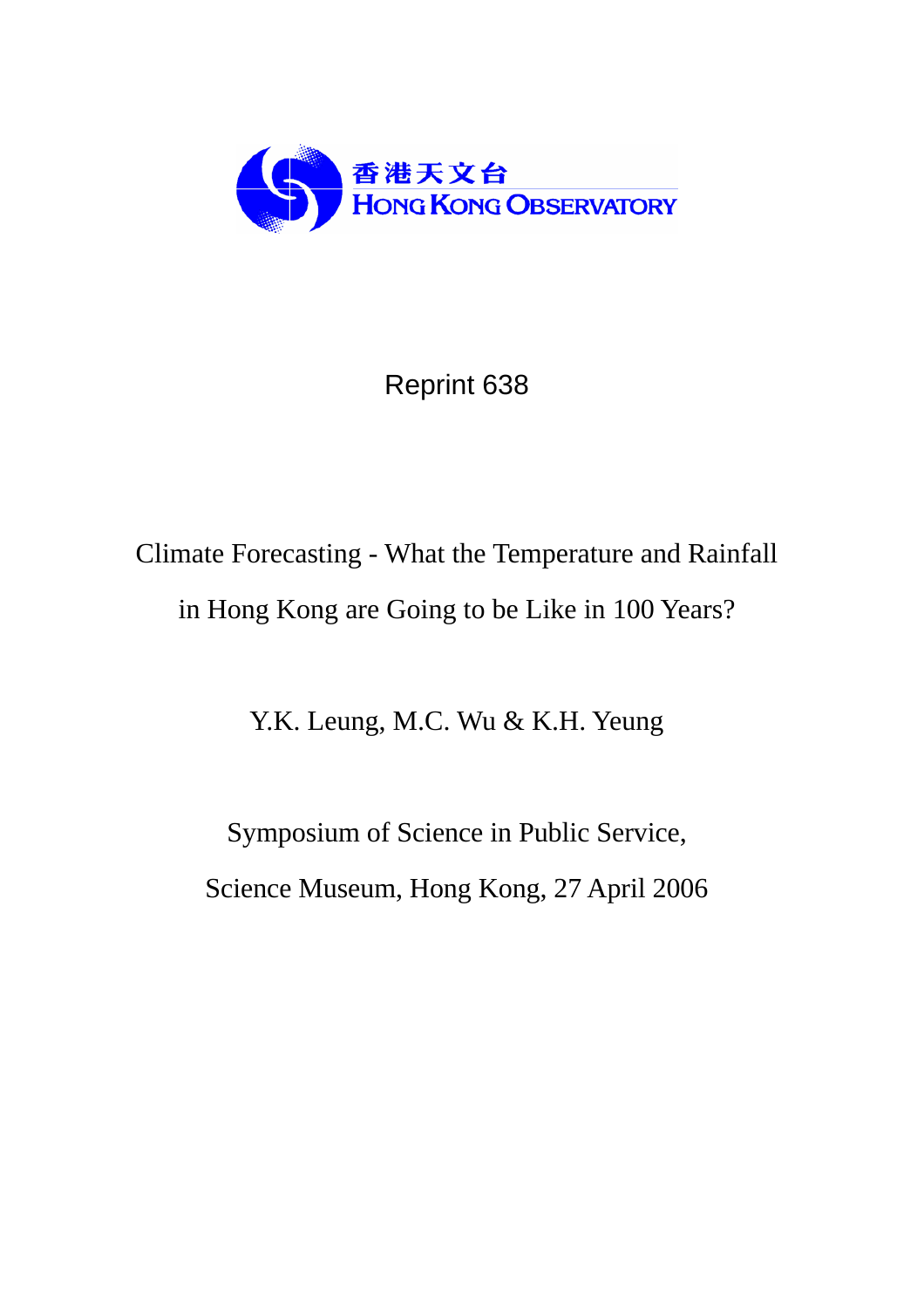### **Climate Forecasting – What the temperature and rainfall in Hong Kong are going to be like in 100 years?**

Y.K. Leung, M.C. Wu and K.H. Yeung

Hong Kong Observatory

#### **Abstract**

 Global warming has become a popular issue in recent years, not only because of its scientific interest but also its potential impact on biodiversity and human health. The global mean temperature has increased by  $0.6 \pm 0.2^{\circ}$ C in the  $20^{th}$  century, and might increase by a further 1.4°C to 5.8°C before the end of 2100 depending on the emission scenarios. Against this background, attempts were made by the Hong Kong Observatory to estimate the change in temperature and rainfall respectively in Hong Kong up to the end of the  $21<sup>st</sup>$  century. This paper summarizes the estimates obtained for Hong Kong.

 By downscaling temperature and rainfall forecasts made by global climate models, it was found that by 2090-2099, relative to the 1961-1990 normal, the annual mean temperature in Hong Kong would rise by 1.7°C to 5.6°C, with an ensemble mean of 3.5°C. The annual number of very hot days in summer would rise from the 1961-1990 normal of 11 days to 24 days and the annual number of hot nights in summer would rise to 30, roughly 4 times the 1961-1990 normal of 8 nights. However, the annual number of cold days in winter would drop from 21 days to less than a day. While the annual rainfall in Hong Kong would increase at about 1% per decade in the  $21<sup>st</sup>$  century, the year-to-year variability in rainfall would also increase. In the  $21<sup>st</sup>$  century, there would be 6 years with annual rainfall exceeding 3343 mm, the highest rainfall recorded at the Hong Kong Observatory's Headquarters in the past 120 years, and 3 years with annual rainfall less than the historical lower-bound figure of 901 mm. By 2070-2099, the number of days in a year with hourly rainfall exceeding 30 mm would increase from about 5.6 to 6.5.

#### **1. Introduction**

Global warming and its associated impacts on biodiversity and human health has become a popular issue in recent years. The Intergovernmental Panel on Climate Change (IPCC) concluded in its Third Assessment Report that the global mean surface temperature has increased by  $0.6 \pm 0.2^{\circ}$ C in the  $20^{th}$  century, and might increase by a further 1.4°C to 5.8°C before the end of 2100 depending on the emission scenarios. In line with the global and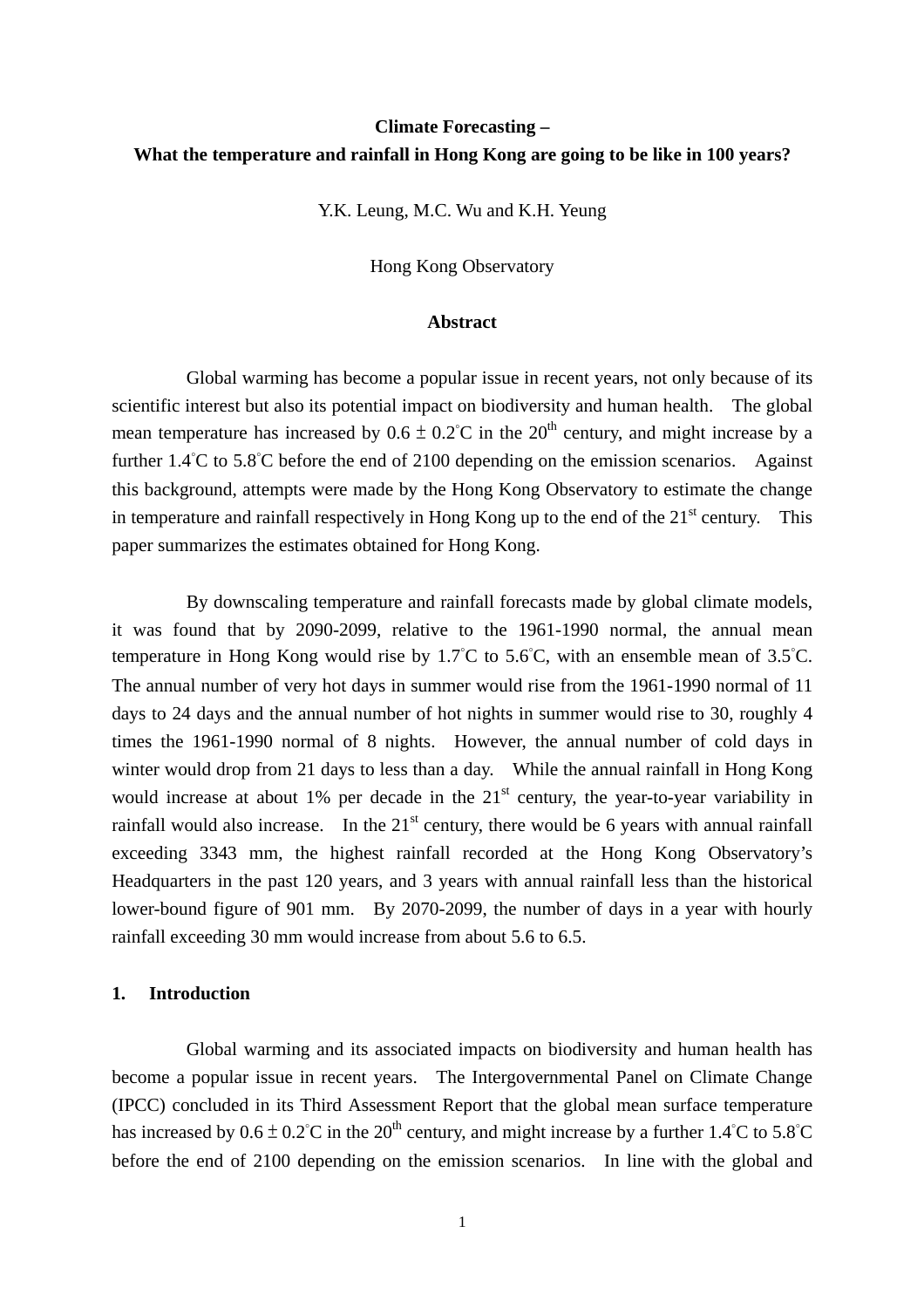China's warming trends (Wang *et al*. 2004), southern China has also experienced warming in the last fifty years (Wang *et al*. 2003) and the warming would be continued till the end of this century (Hui and Erda 2006).

The IPCC report also pointed out that in association with global warming, the global average precipitation would increase and larger year to year variations in precipitation are very likely to occur over most areas. A likely reason for the projected increase in global precipitation is the enhancement in the water cycle associated with global warming. In East Asia and China, past model simulation studies have revealed that the rainfall would increase under the scenario of doubled carbon dioxide concentration (Zhao *et al*. 2005).

Against this background, attempts were made by the Hong Kong Observatory (HKO) to estimate the change in temperature and rainfall respectively in Hong Kong up to the end of the  $21<sup>st</sup>$  century. This paper presents the estimates obtained for Hong Kong including the annual mean temperature, number of cold days (days with daily minimum temperature of 12°C or below), very hot days (days with daily maximum temperature of 33°C or above), hot nights (daily minimum temperature of 28°C or above), annual rainfall and the number of heavy rain days (days with hourly rainfall greater than 30 mm which is one of the criteria for issuing the Amber Rainstorm Warning).

#### **2. Data and Methodology**

#### 2.1 Data

Historical temperature and rainfall data as well as temperature and rainfall forecasts made by global climate models are employed in this study. The historical temperature data used are the monthly data recorded between 1951 and 2000 at the HKO Headquarters and 28 stations in southern China (Figure 1a). For rainfall, the monthly data between 1951-2000 at the HKO Headquarters and 81 stations in southern and central China are used (Figure 1b). These temperature and rainfall data were sourced from HKO and the National Climate Centre (NCC) of the China Meteorological Administration (CMA).

Temperature and rainfall forecasts are the gridded monthly forecasts made by the seven global climate models CSIRO-Mk2, ECHAM4/OPY3, HadCM3, NCAR DOE-PCM, GFDL (consisting of the low resolution GFDL-R15 and the high resolution GFDL-R30), CCCma (consisting of CGCM1 & CGCM2) and CCSR/NIES. These forecasts are sourced from the Data Distribution Centre (DCC) of IPCC. The resolutions and parent organizations of these models can be found in Leung *et al*. (2004). Table 1 shows the emission scenarios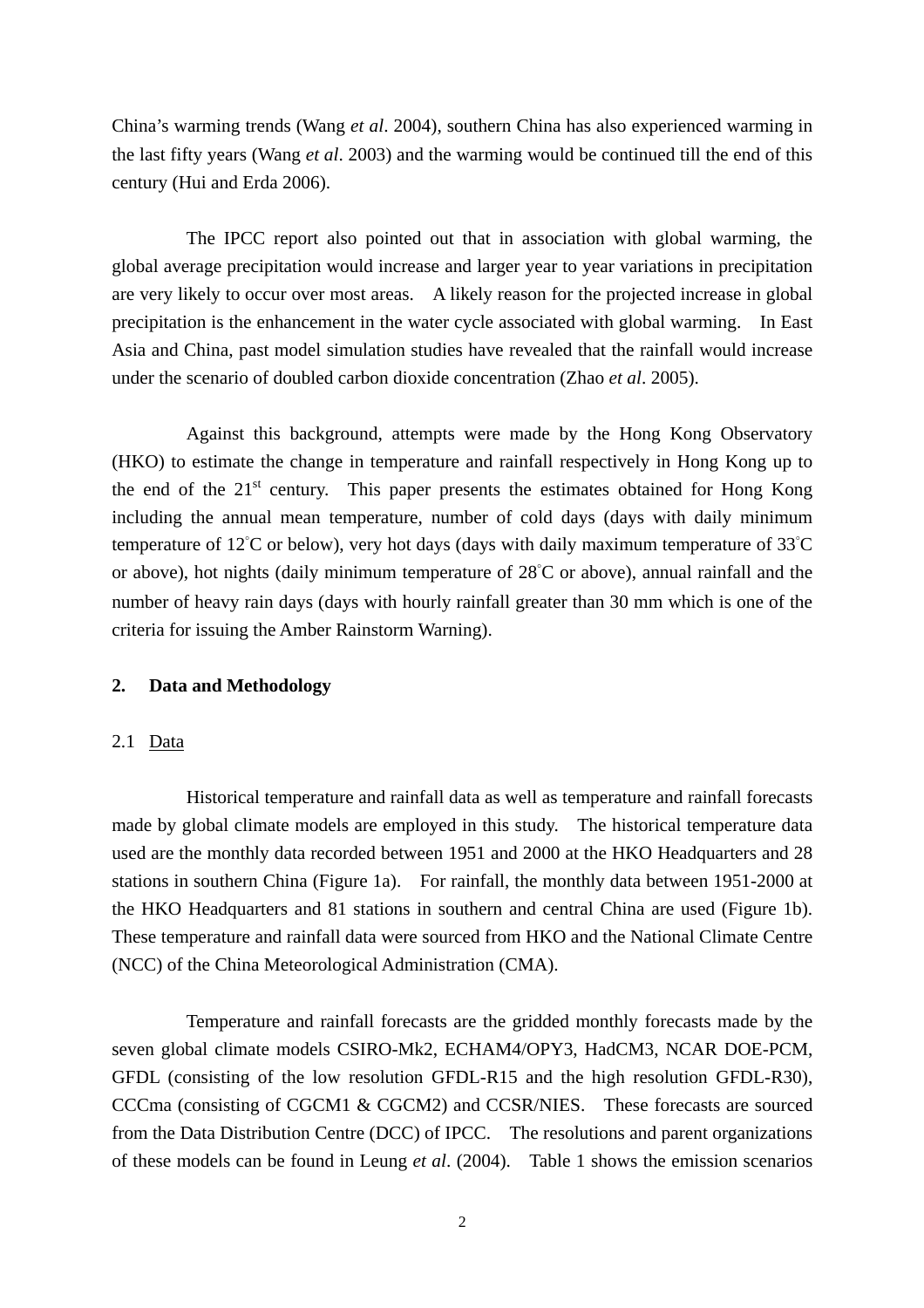for which grid point temperature and rainfall forecasts generated by the seven models are available from DCC. Details of the emission scenarios are in Houghton *et al.* (1994) and Nakicenovic *et al.* (2000).

#### 2.2 Methodology

Statistical downscaling technique is a commonly employed technique to obtain local and regional scale climate projections from global climate model forecasts. Statistical downscaling demands less on computational resources (see Benestad 2001) and has a skill on par with the dynamical approach (Murphy 1999).

Regression is often used in statistical downscaling (see Wigley *et al*. 1990, Wilby *et al.* 2005). This is also the technique used to project Hong Kong's temperature and rainfall to the end of this century. Details can be found in Leung *et al.* (2004) and Wu *et al.* (2005) respectively. The projections are summarized below.

#### **3. Results**

#### 3.1 Temperature

#### (a) Annual mean temperature

The annual mean temperature at the HKO Headquarters has a rising trend of 0.12°C per decade in the past 121 years (Figure 2). For southern China, Empirical Orthogonal Function (EOF) analysis shows that there is a generally warming mode over southern China from 1951 to 2000 (Figure 3). This result is consistent with the findings of Wang *et al*. (2003).

Figure 4 shows the past and projected annual mean temperature anomalies for Hong Kong. The annual mean temperature is projected to rise till the end of this century, with the magnitude depending on the emission scenario and the model. By 2090-2099, the range is between 1.7°C and 5.6°C with an ensemble mean of 3.5°C.

(b) Number of cold days in winter, very hot days and hot nights in summer.

Based on the regression relationship between the mean minimum temperature in winter and the number of cold days in winter (December to February) in the past, the number of cold days in a given winter in the future is then estimated from the regression relationship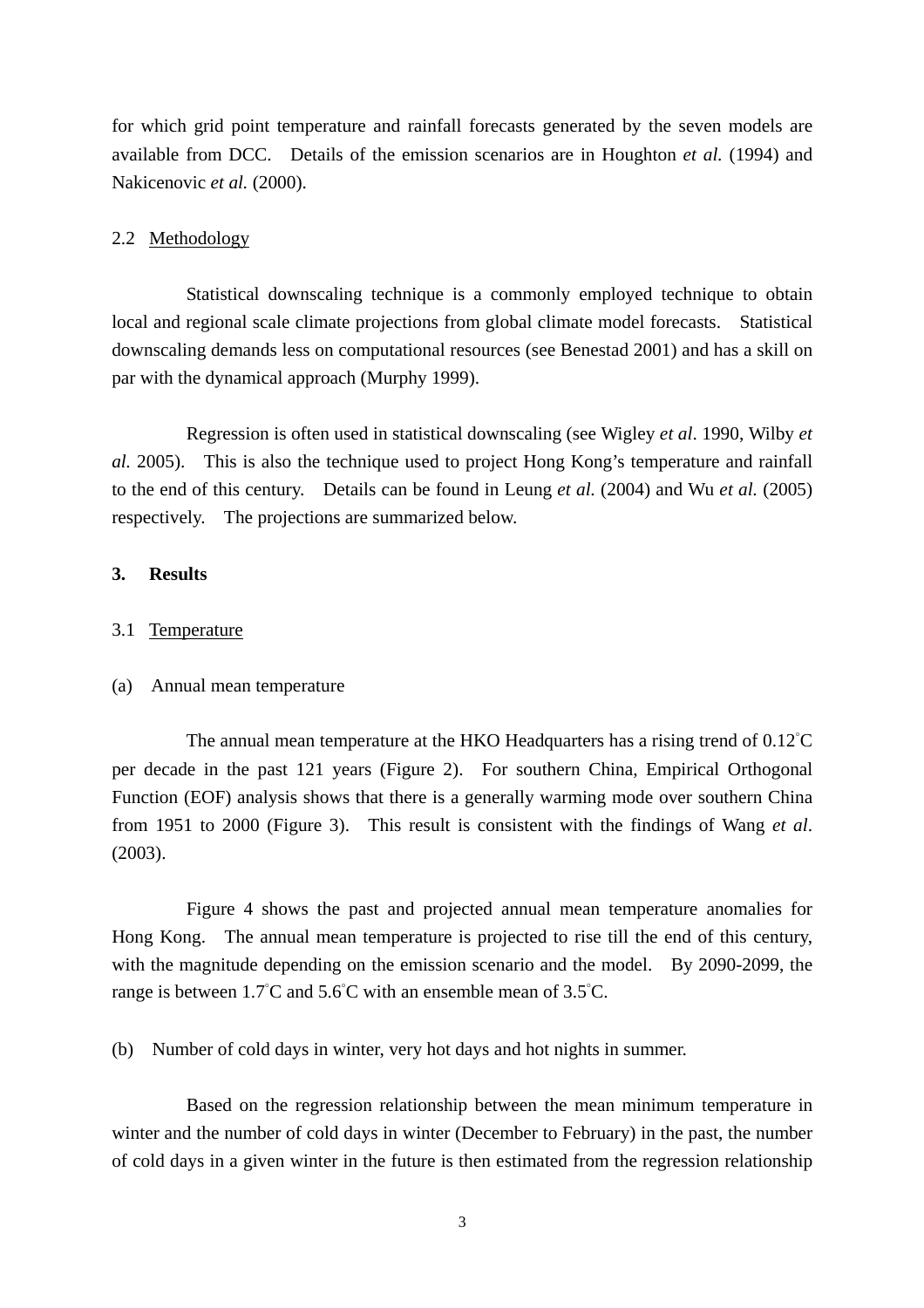using the downscaled model projections of the mean minimum temperatures for that winter (see Leung *et al.*, 2004).

Results show that the number of cold days in winter decreases gradually with time. By 2090-2099, it would drop from 1961-1990 normal of 21 days to less than a day (Figure 5).

Using the past relationship between the mean maximum temperature and the number of very hot days in summer (June to August), the annual number of very hot days in summer would rise from the 1961-1990 normal of 11 days to 24 days by the decade 2090-2099 (Figure 6).

Similarly, using the past relationship between the mean minimum temperature and the number of hot nights in summer, the annual number of hot nights would rise to 30 nights in 2090-2099 (Figure 7), about 4 times the 1961-1990 normal of 8 nights.

#### 3.2 Rainfall

#### (a) Annual rainfall

As shown in Figure 8, the annual rainfall at the HKO Headquarters has a rising trend of about 1% of the 1961-1990 normal of 2214.3 mm per decade between 1885 and 2005.

Figure 9 shows the projected annual rainfall in Hong Kong under different models and scenarios. Using the ensemble mean, the annual rainfall in Hong Kong would increase at a rate of about 1% per decade in the  $21<sup>st</sup>$  century. This result is similar to that obtained by NCC of CMA for Guangdong (http://www.ipcc.cma.gov.cn/cn/MapSys/) (Figure 10).

In the 30-year period 2070-2099, 83% (20 out of 24) of different scenarios and models combinations forecast the annual rainfall anomaly to be positive, despite all forecasting positive annual mean temperature anomalies (Figure 11). In the last 10 years (2090-2099) of this century, the ensemble mean annual rainfall is 2430 mm, or 216 mm above the 1961-1990 average of 2214.3 mm.

In addition, the year-to-year variability in rainfall would also increase. In the past 120 years, the annual rainfall at the Hong Kong Observatory Headquarters lied between 901 mm and 3343 mm. In the  $21<sup>st</sup>$  century, the ensemble mean number of occurrences of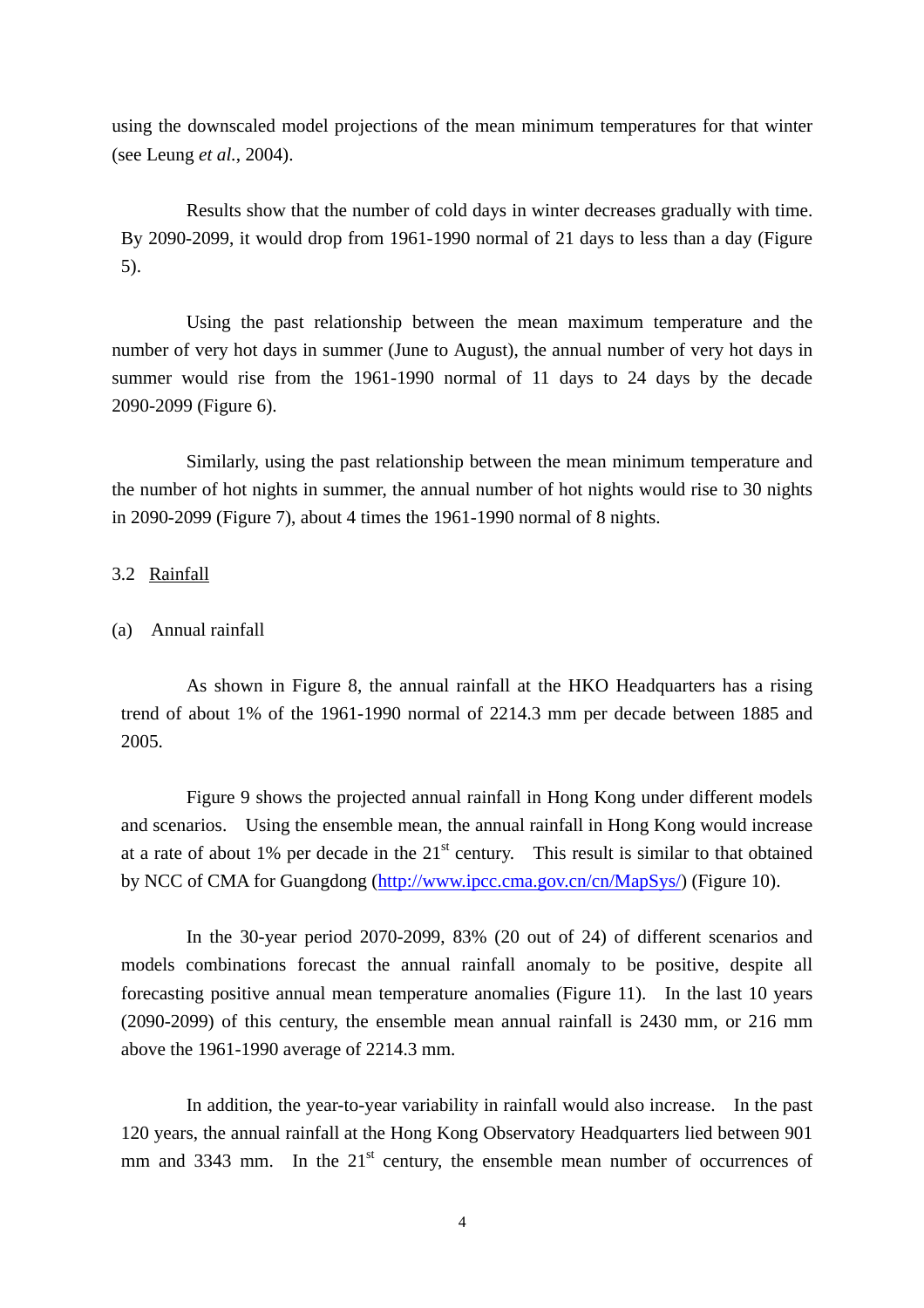annual rainfall above 3343 mm is 5.7 (i.e. about 6), while the number of occurrences of annual rainfall below 901 mm is 2.9 (i.e. about 3).

#### (b) Number of heavy rain days

From the regression relationship between the annual number of heavy rain days (hourly rainfall greater than 30 mm) and the annual rainfall observed at the HKO Headquarters in the past (see Wu *et al*., 2005), the number of heavy rain days in a year is projected to increase from the 1961-1990 normal of 5.6 to 6.5 in the period 2070-2099.

#### **4. Conclusion**

Hong Kong's annual mean temperature has increased at 0.12°C per decade, and annual rainfall at 1% per decade in the past 121 years. Using global projection data available from IPCC and the statistical downscaling, it was found that by 2090-2099, relative to the 1961-1990 normal, the annual mean temperature in Hong Kong would rise by 3.5°C. The annual number of very hot days (days with daily maximum temperature of 33<sup>°</sup>C or above) in summer would rise from the 1961-1990 normal of 11 days to 24 days. The annual number of hot nights (daily minimum temperature of 28°C or above) would also rise to 30, about 4 times the 1961-1990 normal of 8 nights. However, the annual number of cold days (days with daily minimum temperature of  $12^{\circ}$ C or below) in winter would drop from 21 days to less than a day. Likewise, the annual rainfall in Hong Kong is projected to increase at about 1% per decade in the  $21<sup>st</sup>$  century. There would be 6 years with annual rainfall exceeding 3343 mm, the highest rainfall recorded at the Hong Kong Observatory's Headquarters in the past 120 years, and 3 years with annual rainfall less than the historical lower-bound figure of 901 mm. By 2070-2099, the number of heavy rain days (days with hourly rainfall greater than 30 mm) in a year would increase from about 5.6 to 6.5.

#### **References**

Benestad, R., 2001: A comparison between two empirical downscaling strategies. *Int. J. Climatol*., **21,** 1645-1668.

Houghton, J. T., L. G. Meihra Filho, J. Bruce, Hoesung Lee, B. A. Callander, E. Haites, N. Harris, and K. Maskell (Editors), 1994: "*Radiation Forcing in Climate Change and An Evaluation of the IPCC IS92 Emission Scenarios".* IPCC Special Report, Cambridge University Press, 339 pp.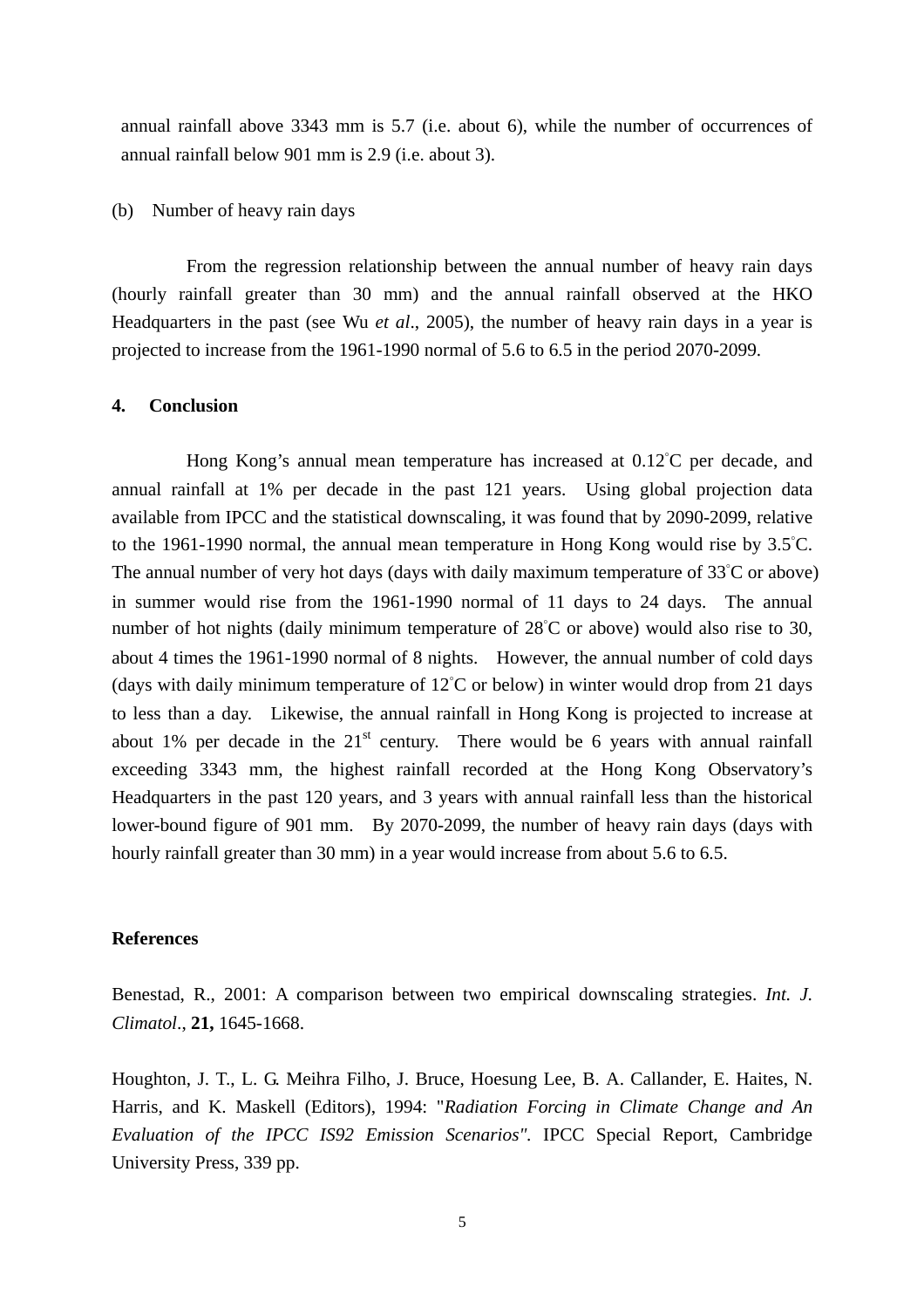Hui, J and L. Erda, 2006: "*Building Adaptive Capacity for Sustainable Food Production in China".*

http://developmentfirst.org/Dakar/AdaptiveSustainableFoodProductionChina\_Hui&Erda.pdf.

IPCC, 2001, "*Climate Change 2001: The Science of Climate Change"*. Contribution of the Working Group I to the Third Assessment Report of the Intergovernmental Panel on Climate Change [Houghton, J.T., Y. Ding, D.J. Griggs, M. Noguer, P.J. van der Linden, X. Dai, K. Maskell, C.A. Johnson (eds.)]. Cambridge University Press, Cambridge, United Kingdom and New York, NY, USA, 881 pp.

Leung Y.K., E.W.L. Ginn, M.C. Wu, K.H. Yeung and W.L. Chang, 2004: Temperature Projections for Hong Kong in the 21<sup>st</sup> Century. *Bull. HK. Met. Soc.*, **14,** 21-48.

Murphy, J.M., 1999: An evaluation of statistical and dynamical techniques for downscaling local climate. *J. Climate.*, **12**, 2256-2284.

Nakicenovic, N., J. Alcamo, G. Davis, B. de Vries, J. Fenhann, S. Gaffin, K. Gregory, A. Grubler, T.Y. Jung, T. Kram, E.L. La Rovere, L. Michaelis, S. Mori, T. Morita, W. Pepper, H. Pitcher, L. Price, K. Raihi, A. Roehrl, H.-H. Rogner, A. Sankovski, M. Schlesinger, P. Shukla, S. Smith, R. Swart, S. van Rooijen, N. Victor, Z. Dadi, 2000: "*IPCC Special Report on Emissions Scenarios",* Cambridge University Press, Cambridge, United Kingdom and New York, NY, USA, 599 pp.

Wang, Z., Zhao, S. Wang, and W. Liu, 2003: Impact of climate change on agriculture. "*Popular Topics on Global Climate Change Series"*. (D. Qin Chief Editor; Y.H. Ding and Y.S. Mao co-editors), Meteorological Press, Beijing, 137 pp. (in Chinese only).

Wang, Z., Y. Ding, J. He and J. Yu, 2004: An updating analysis of the climate change in China . *ACTA Met. Sinica.*, **62**, No.2, 228-236.

Wigley, T.M., P. Jones, K. Briffa and G. Smith, 1990: Obtaining subgrid scale information from coarse resolution general circulation output. *J. Geophys. Res.*, **95**, 1943-1953.

Wilby, R.L., S.P. Charles, E. Zorita, B. Timbal, P. Whetton, L. Mearns, 2005: Guidelines for use of climate scenarios developed from statistical downscaling methods. 27 pp (available at http://ipcc-dcc.cru.ues.ac.uk/guidelines/dgm\_n02\_v1\_09\_2009.pdf).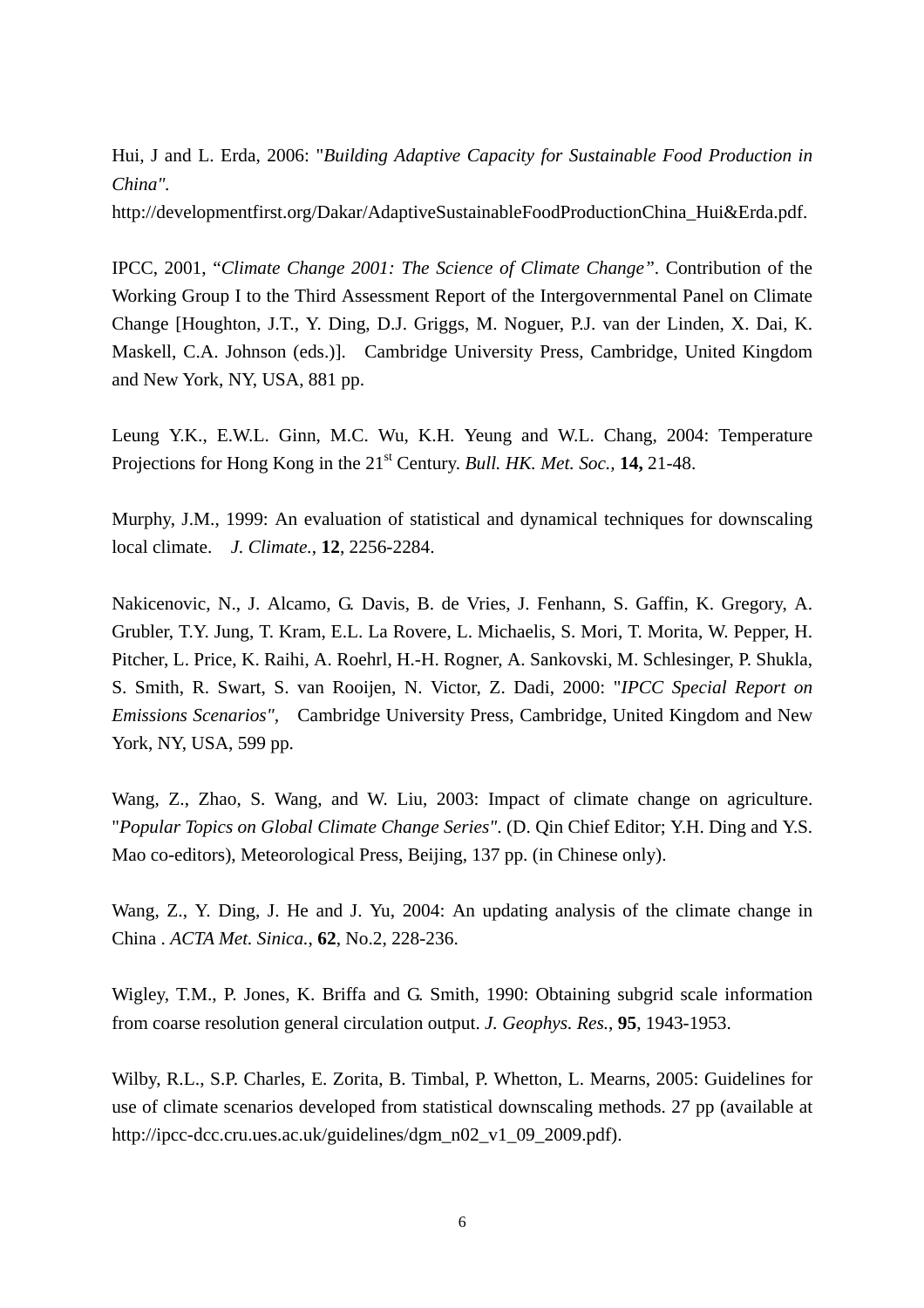Wu, M.C., Y.K. Leung and K.H. Yeung, 2005: Projected Change in Hong Kong's Rainfall in the 21st Century. *Bull. HK. Met. Soc.* (In print).

Zhao, Z., X. Gao and Y. Xu, 2005: Advances on detection and projection of impacts of human activity upon climate change over East Asia and China. http://www.iugg.org/chinaIAMAS/03%20ADVANCES%20ON%20DETECTION.htm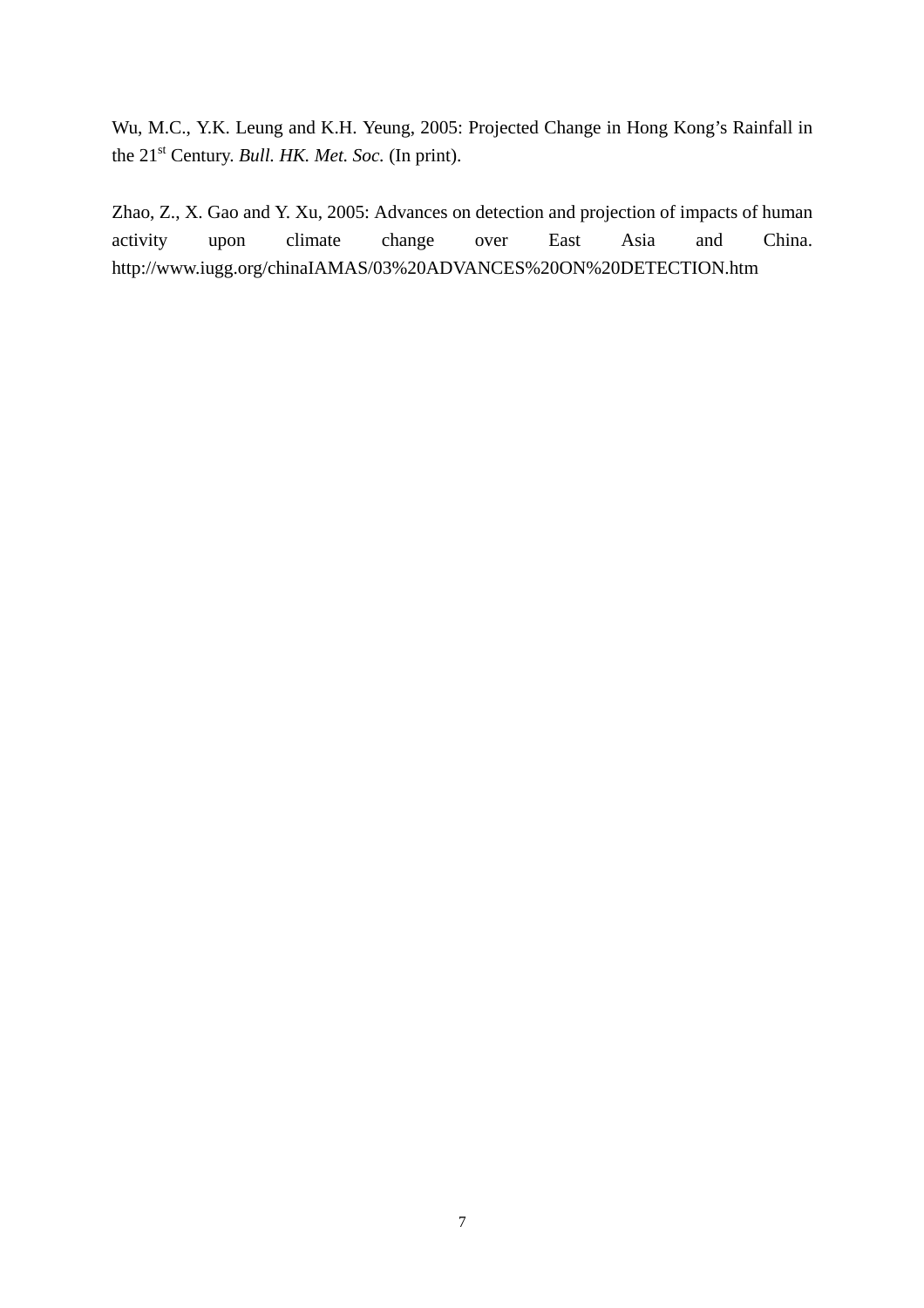Table 1. Temperature and rainfall forecasts sourced from IPCC for different global climate models and different emission scenarios (T stands for temperature data and R stands for rainfall data).

| Model               |        | IS92a |          |    |          | <b>SRES</b> |   |     |          |     |          |                |          |           |          |                |             |
|---------------------|--------|-------|----------|----|----------|-------------|---|-----|----------|-----|----------|----------------|----------|-----------|----------|----------------|-------------|
|                     |        | GG    |          | GS |          | <b>A1FI</b> |   | A1B |          | A1T |          | A <sub>2</sub> |          | <b>B1</b> |          | B <sub>2</sub> |             |
| <b>GFDI</b>         | $R-15$ | т     | $\bf{R}$ | Т  | R        |             |   |     |          |     |          |                |          |           |          |                |             |
|                     | $R-30$ |       |          |    |          |             |   |     |          |     |          | T              |          |           |          | T              | $\bf{R}$    |
| <b>CCSR/NIES</b>    |        | m     | $\bf{R}$ | т  | $\bf{R}$ | т           | R | T   | R        | T   | $\bf{R}$ | T              | R        | т         | R        | T              | $\mathbf R$ |
| CSIRO-Mk2           |        | m     | R        | Т  | R        |             |   | т   | R        |     |          | т              | $\bf{R}$ | T         | $\bf{R}$ | T              | $\mathbf R$ |
| <b>CCCmal</b>       | CGCM1  | T     | R        | т  | $\bf{R}$ |             |   |     |          |     |          |                |          |           |          |                |             |
|                     | CGCM2  |       |          |    |          |             |   |     |          |     |          | т              | R        |           |          | т              | $\mathbf R$ |
| HadCM3              |        | m     | R        | т  | R        |             |   |     |          |     |          | т              | R        |           |          | т              | $\bf R$     |
| <b>NCAR DOE-PCM</b> |        |       |          | т  | $\bf{R}$ |             |   | T   | $\bf{R}$ |     |          | т              | $\bf{R}$ |           |          | т              | $\bf{R}$    |
| ECHAM4/OPYC3        |        | m     | R        | m  | R        |             |   |     |          |     |          | T              |          |           |          | T              |             |

\* IS92a: '*Business as Usual*' emission scenario. GG: cooling by sulphates not included, GS: cooling by sulphates included. SRES: *Special Report on Emission Scenarios*. A1FI: fossil fuel intensive, A1B: balanced fossil and non-fossil fuel usage, A1T: emphasis on non-fossil fuels; A2: most rapid population growth but comparatively slow economic and technological growth; B1: global solutions to sustainability; B2: increasing population with regional and local solutions to sustainability.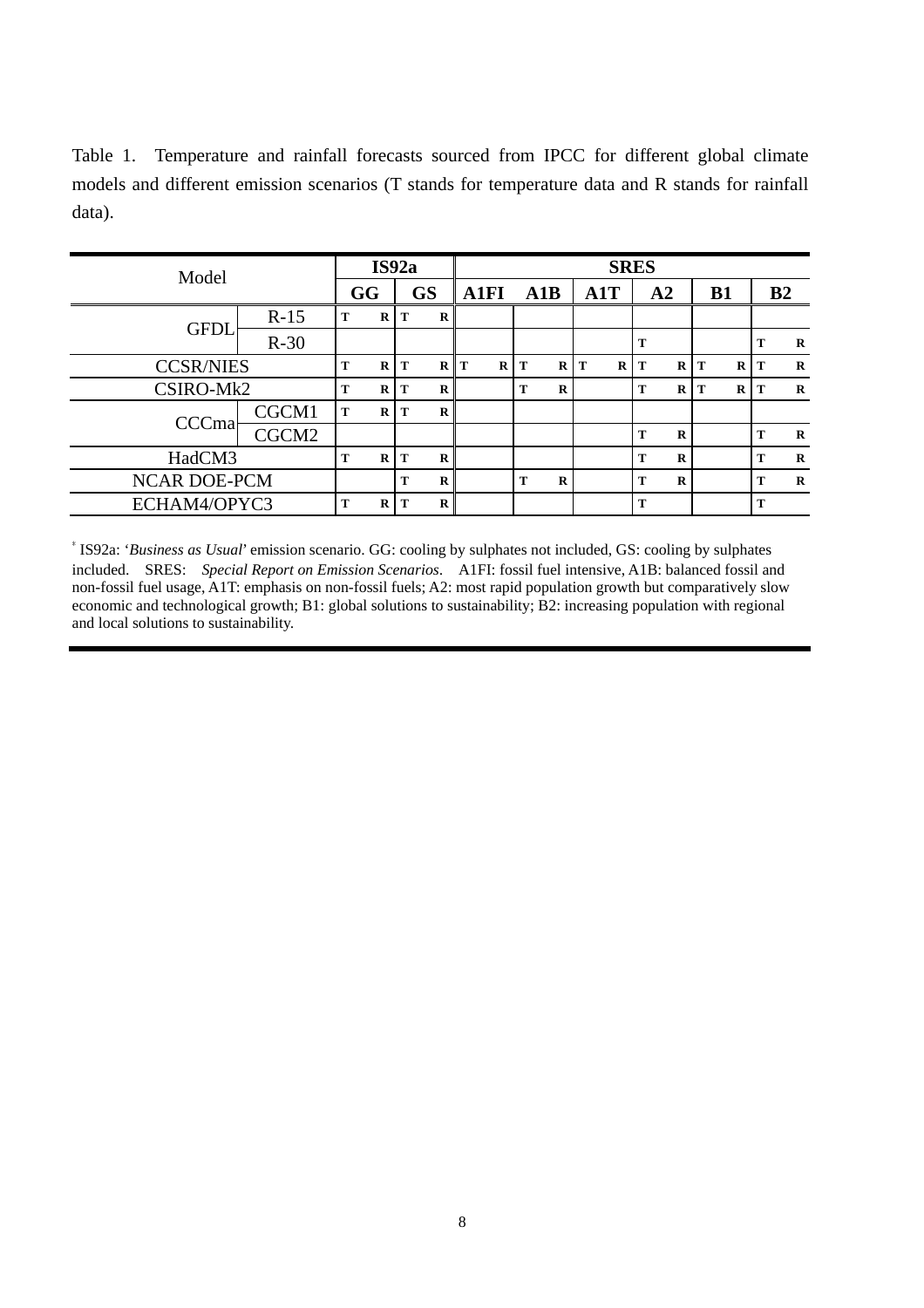

Figure 1. (a) Locations of the Hong Kong Observatory Headquarters (indicated by the solid triangle) and the 28 temperature stations in southern China. (b) Locations of the Hong Kong Observatory Headquarters (indicated by the solid triangle) and 81 rainfall recording stations in Mainland China (indicated by dots). White dots (a total of 41) denote stations in southern China (defined as region  $X1:20-30^{\circ}N$  and  $105-120^{\circ}E$ ). Black dots (a total of 40) denote stations in central China (defined as region X2:  $30-40^{\circ}$ N and  $105-120^{\circ}$ E).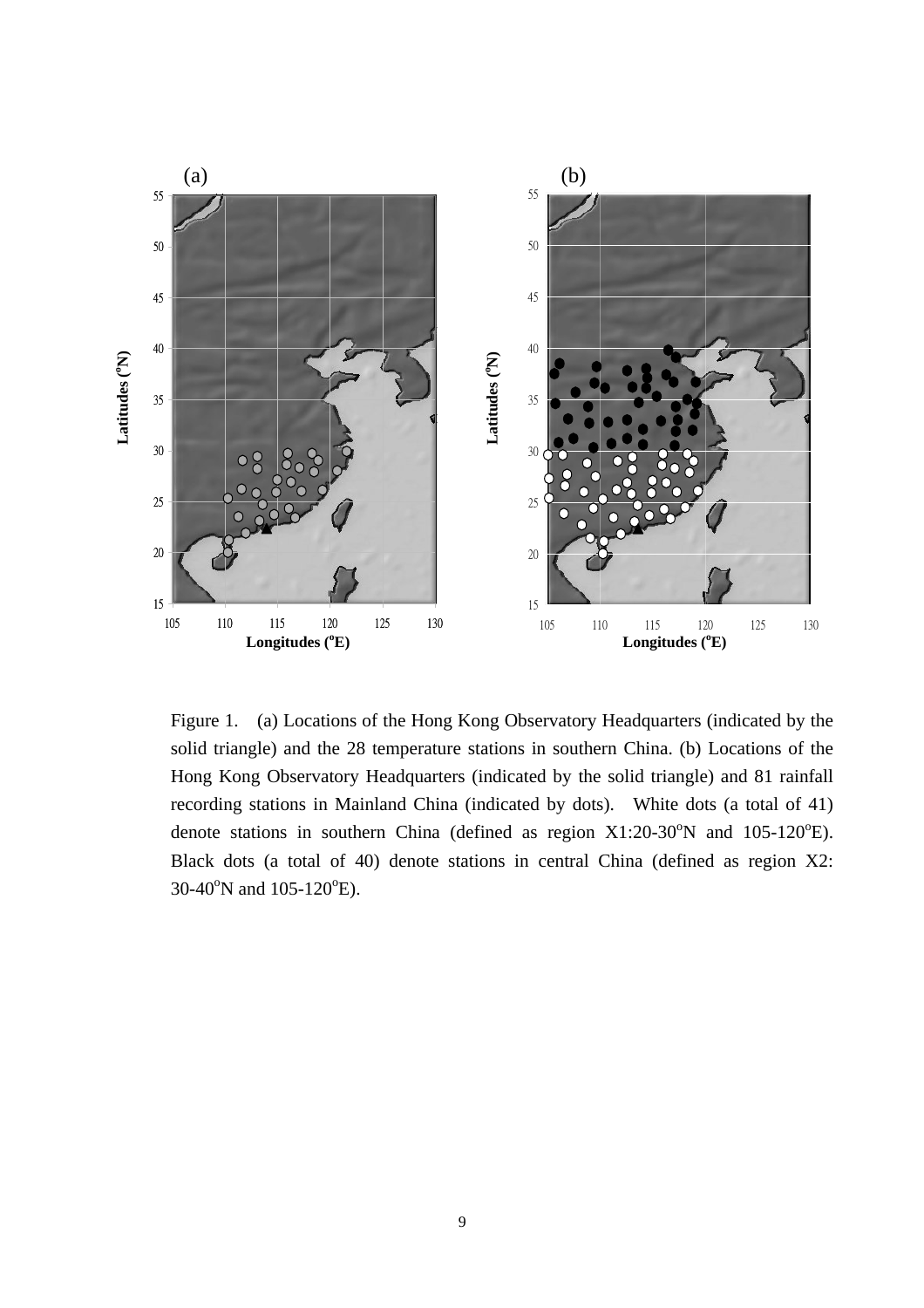

Figure 2. Time series of annual mean temperature at the Hong Kong Observatory Headquarters. Trends are statistically significant at the 5% level for 1885-2005 as well as 1947-2005.



Figure 3. Empirical Orthogonal Function (EOF) analysis of the annual mean temperature at the Hong Kong Observatory Headquarters and the annual mean temperature over the 28 stations in southern China (1951-2000).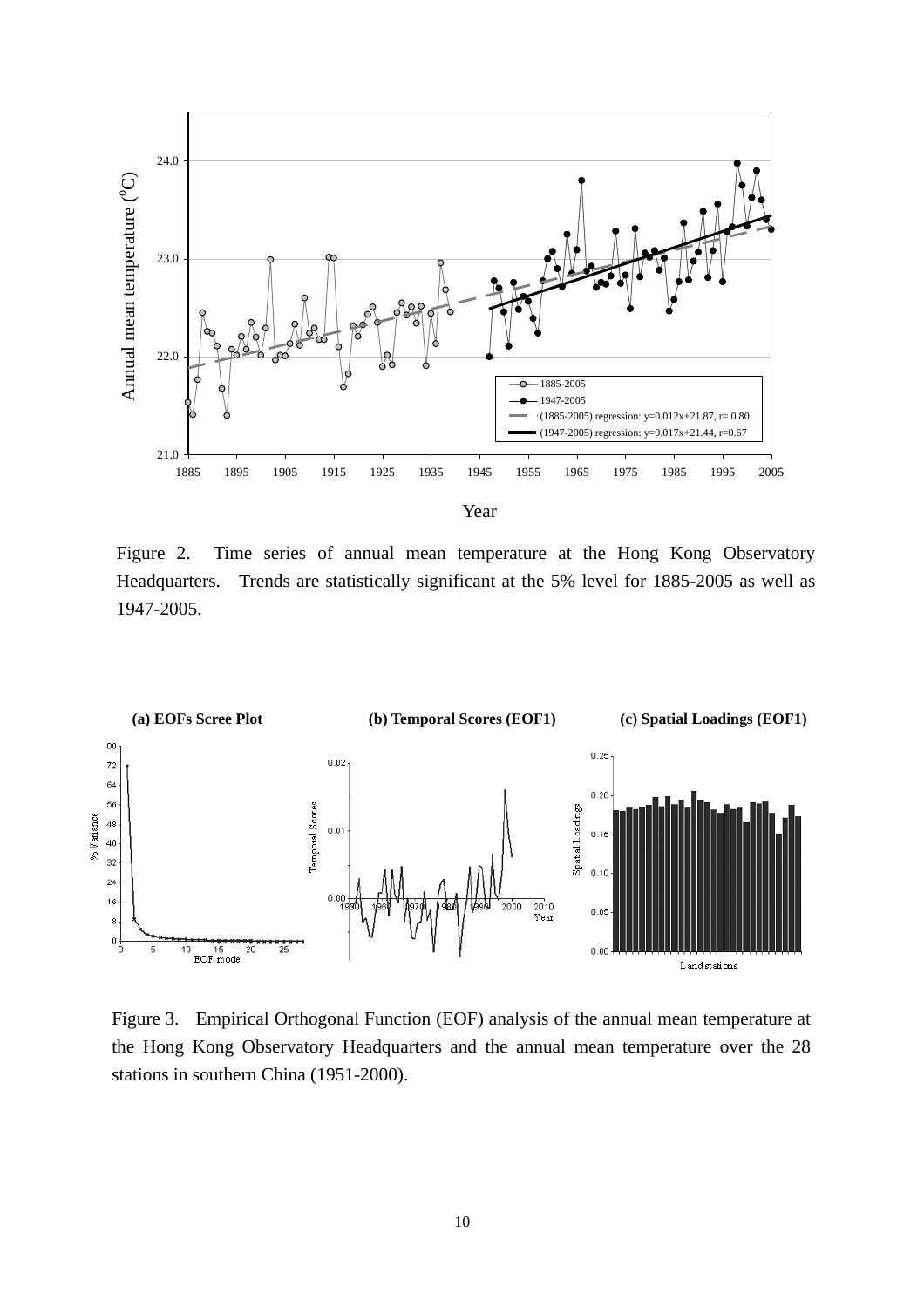

Figure 4. Past and projected annual mean temperature anomaly for Hong Kong. The temperature anomaly is with reference to the 1961-1990 normal.



Figure 5. Projection of the annual number of cold days in the winter in the 21st century. Filled circles represent ensemble mean, and the vertical lines give the ensemble upper and lower limits.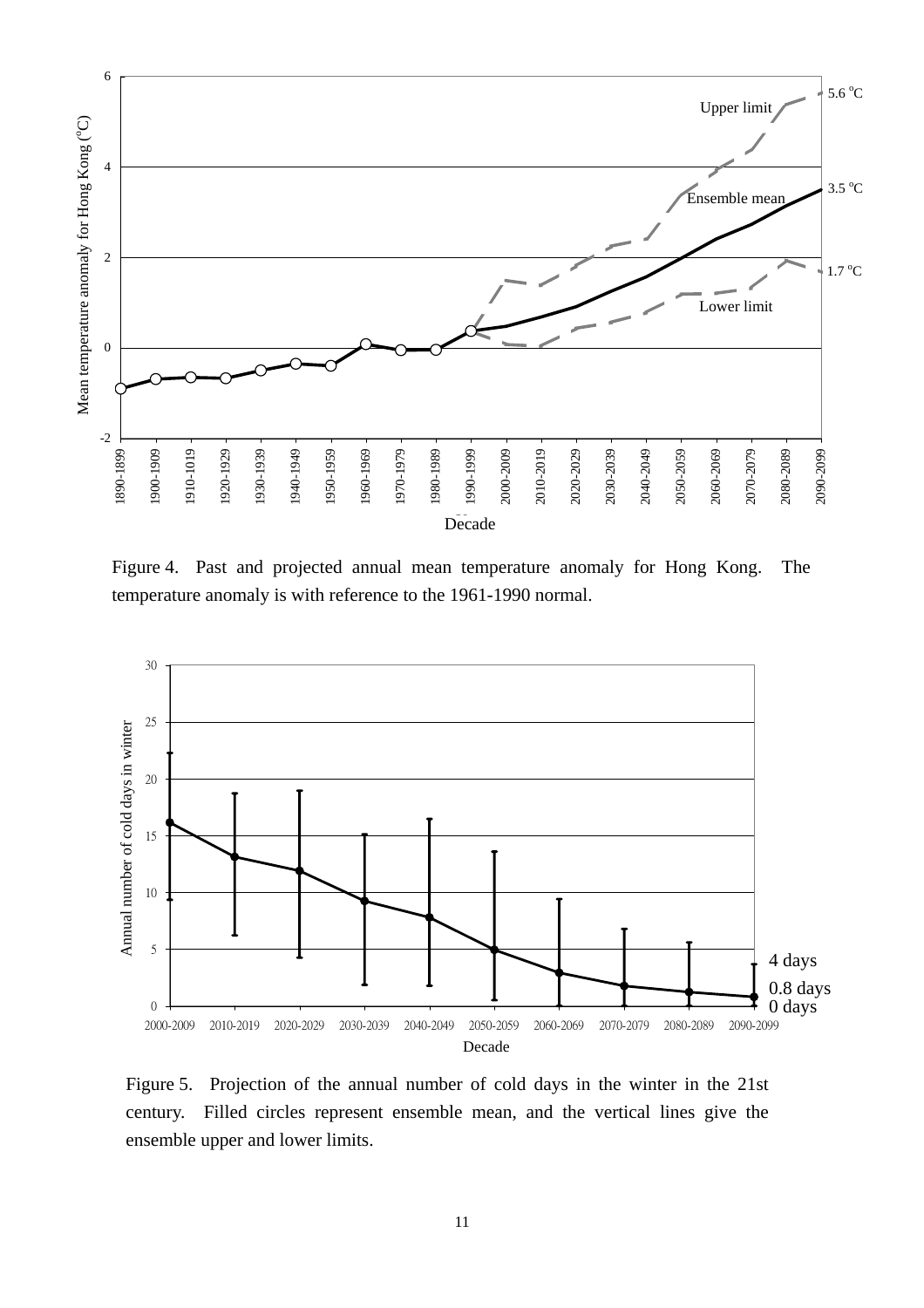

Figure 6. Projection of the annual number of very hot days in the summer in the 21st century. Filled circles represent ensemble mean, and the vertical lines give the ensemble upper and lower limits.



#### Decade

Figure 7. Projection of the annual number of hot nights in the summer in the 21st century. Filled circles represent ensemble mean, and the vertical lines give the ensemble upper and lower limits.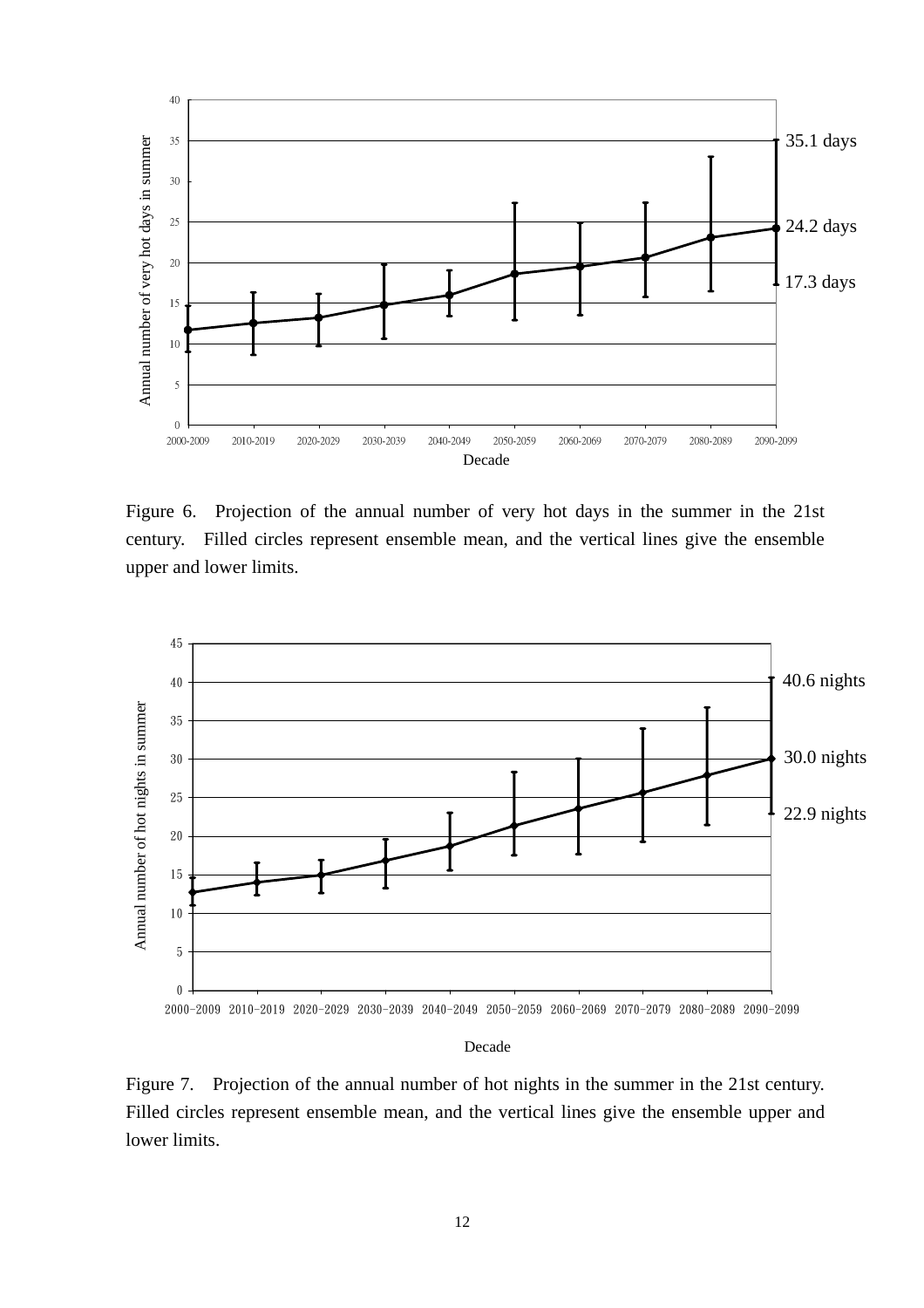

Figure 8. Time series of annual rainfall at the Hong Kong Observatory Headquarters. For both the 1885-2005 and 1947-2005 periods, trends are not significant at the 5% level.



Figure 9. Past and projected changes in annual rainfall in Hong Kong. The change is with reference to the 1961-1990 normal.